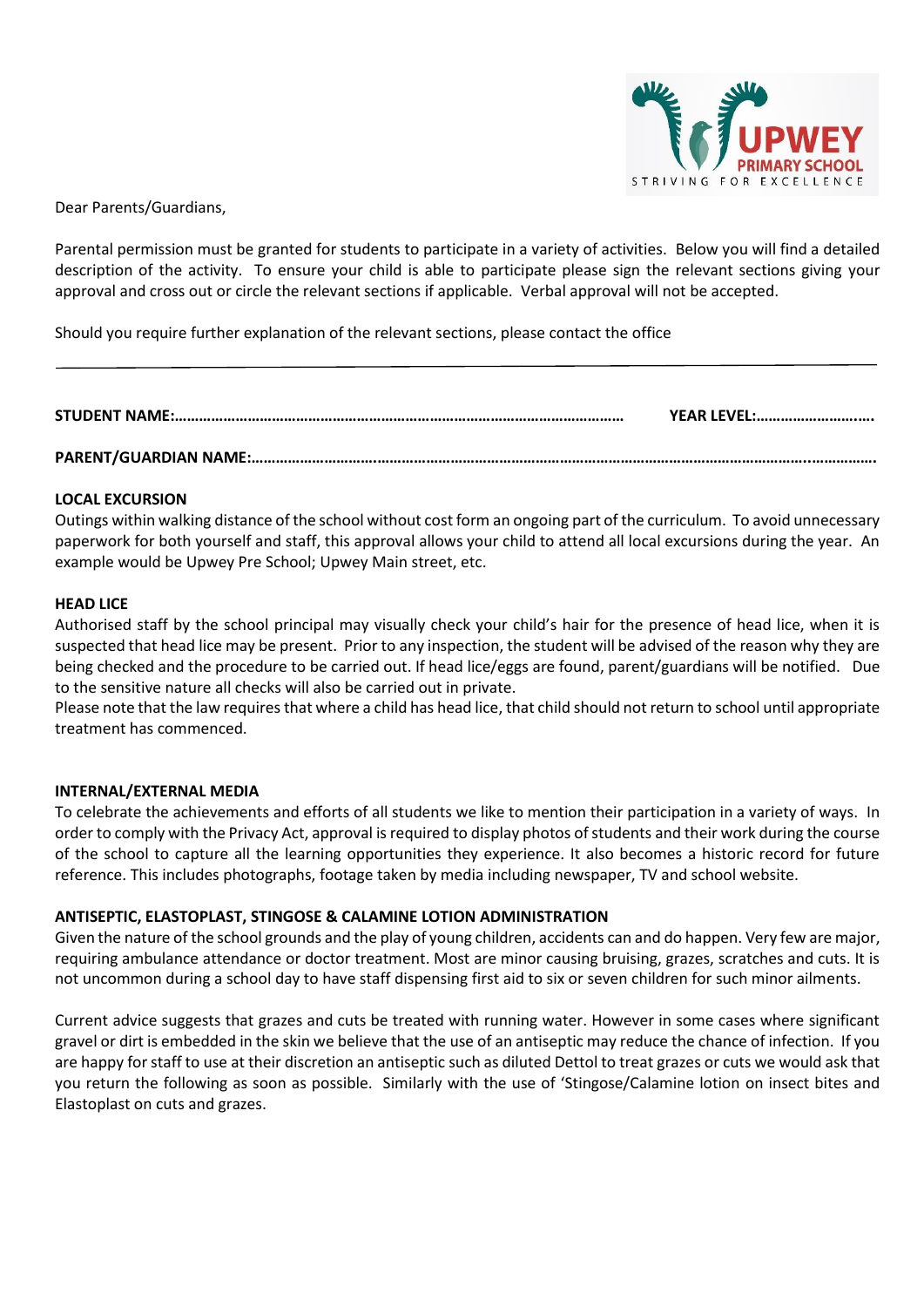

| <b>LOCAL EXCURSIONS</b><br><b>HEAD LICE INSPECTION</b>                                                                                                                                                                                                                | I do/do not<br>give my child permission to be included in all<br>local excursions.<br>I also authorise the teacher in charge, to provide<br>such medical or surgical treatment as may be<br>deemed necessary for my child when it is not<br>possible to communicate with me.<br>I do/do not give approval<br>For a staff member to inspect my child's hair for |  |
|-----------------------------------------------------------------------------------------------------------------------------------------------------------------------------------------------------------------------------------------------------------------------|----------------------------------------------------------------------------------------------------------------------------------------------------------------------------------------------------------------------------------------------------------------------------------------------------------------------------------------------------------------|--|
|                                                                                                                                                                                                                                                                       | head lice or eggs.                                                                                                                                                                                                                                                                                                                                             |  |
| <b>MEDIA</b>                                                                                                                                                                                                                                                          | VIDEO PRODUCTION OF SCHOOL EVENTS,<br>PERFORMANCES & PRODUCTION                                                                                                                                                                                                                                                                                                |  |
| I acknowledge that                                                                                                                                                                                                                                                    |                                                                                                                                                                                                                                                                                                                                                                |  |
| photographic, video and<br>audio recordings of students<br>and their work are used as<br>part of the normal school<br>activities and I authorise the<br>use or reproduction of any<br>such recording without<br>being entitled to<br>remuneration or<br>compensation. | I do/do not give approval                                                                                                                                                                                                                                                                                                                                      |  |
| I understand that this<br>agreement lasts for the<br>entire year and that should I<br>wish to withdraw this<br>authorisation, or any part<br>thereof, it will be my<br>responsibility to inform the<br>Principal.                                                     |                                                                                                                                                                                                                                                                                                                                                                |  |
| I have read the information<br>regarding school<br>photographs and<br>publications in relation to<br>my child and hereby give my<br>consent as per the four<br>sections as outlined.                                                                                  |                                                                                                                                                                                                                                                                                                                                                                |  |